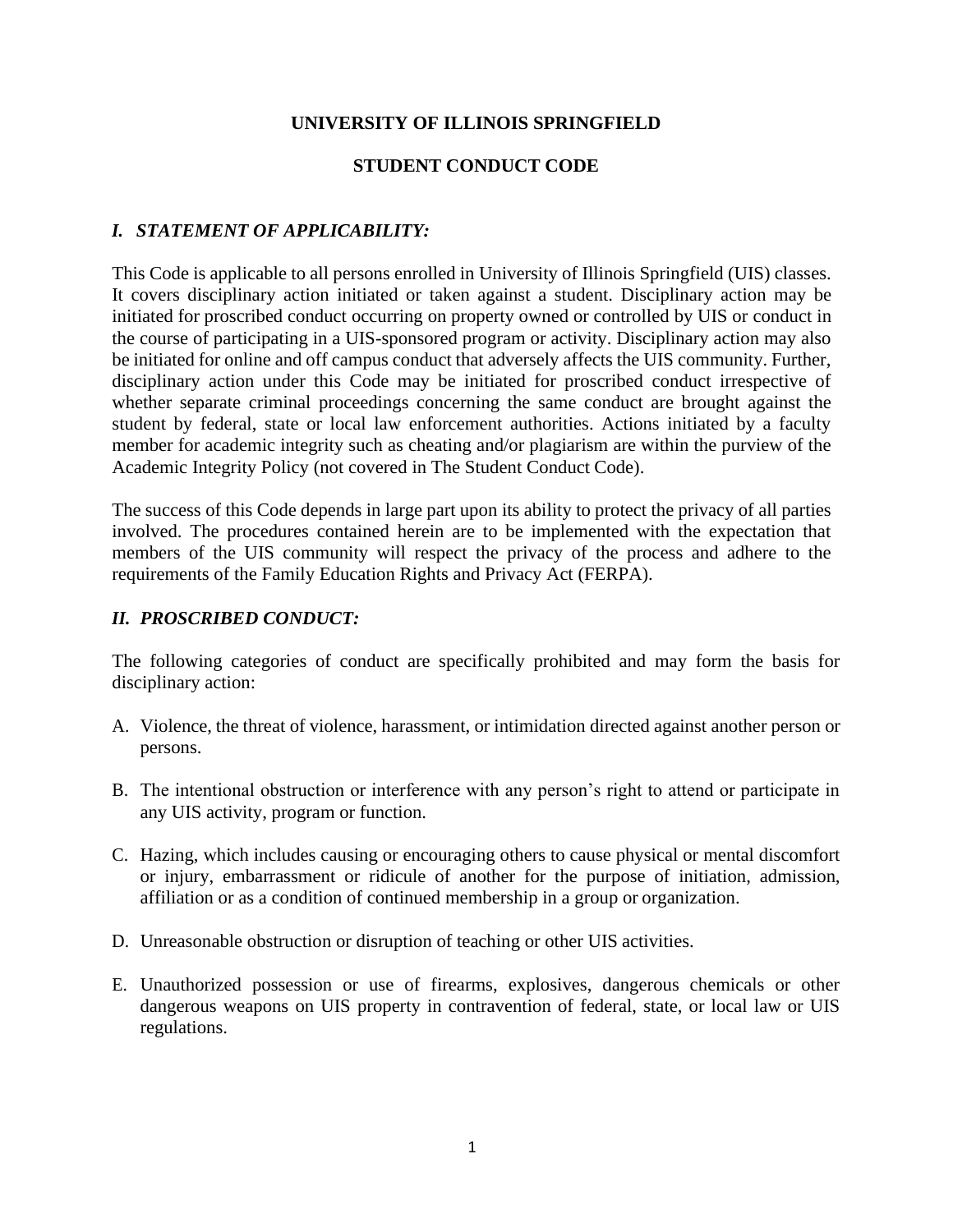- F. Trespass, intentional property damage, or theft.
- G. Use, possession or distribution of alcoholic beverages by or to underage persons or controlled substances on UIS property in violation of federal, state, or local law or UIS regulation.
- H. Intentionally making false fire alarms or bomb threats; tampering with fire extinguishers, alarms or safety equipment; refusing to follow directions to evacuate a building as directed during any emergency condition.
- I. Falsification, forgery, alteration or misuse of documents, records or identification or otherwise providing false or misleading information to a member or agent of UIS acting in the performance of their duty.
- J. Unauthorized use of UIS's name, finances, materials, facilities and supplies (including stationery bearing UIS's letterhead.)
- K. Interference or attempted interference with the administration of this Code, such as the initiation of a grievance or complaint knowing that the charge was false, intimidation or bribery of hearing participants, acceptance of bribes, dishonesty or disruption of proceedings and hearings.
- L. Falsification of information provided for official university business
- M. Acts in violation of Board of Trustees (BOT) and/or University and/or UIS policies, regulations or rules. These include, but are not limited to:
	- 1. Human Rights Policy
	- 2. Sexual Misconduct Policy
	- 3. Alcoholic Beverages Policy
	- 4. Drug-Free Workplace Policy
	- 5. Student Housing Policy
	- 6. Student Employment Policy
	- 7. Parking Regulations.
	- 8. Tobacco-, Vape- and Cannabis-Free Campus Policy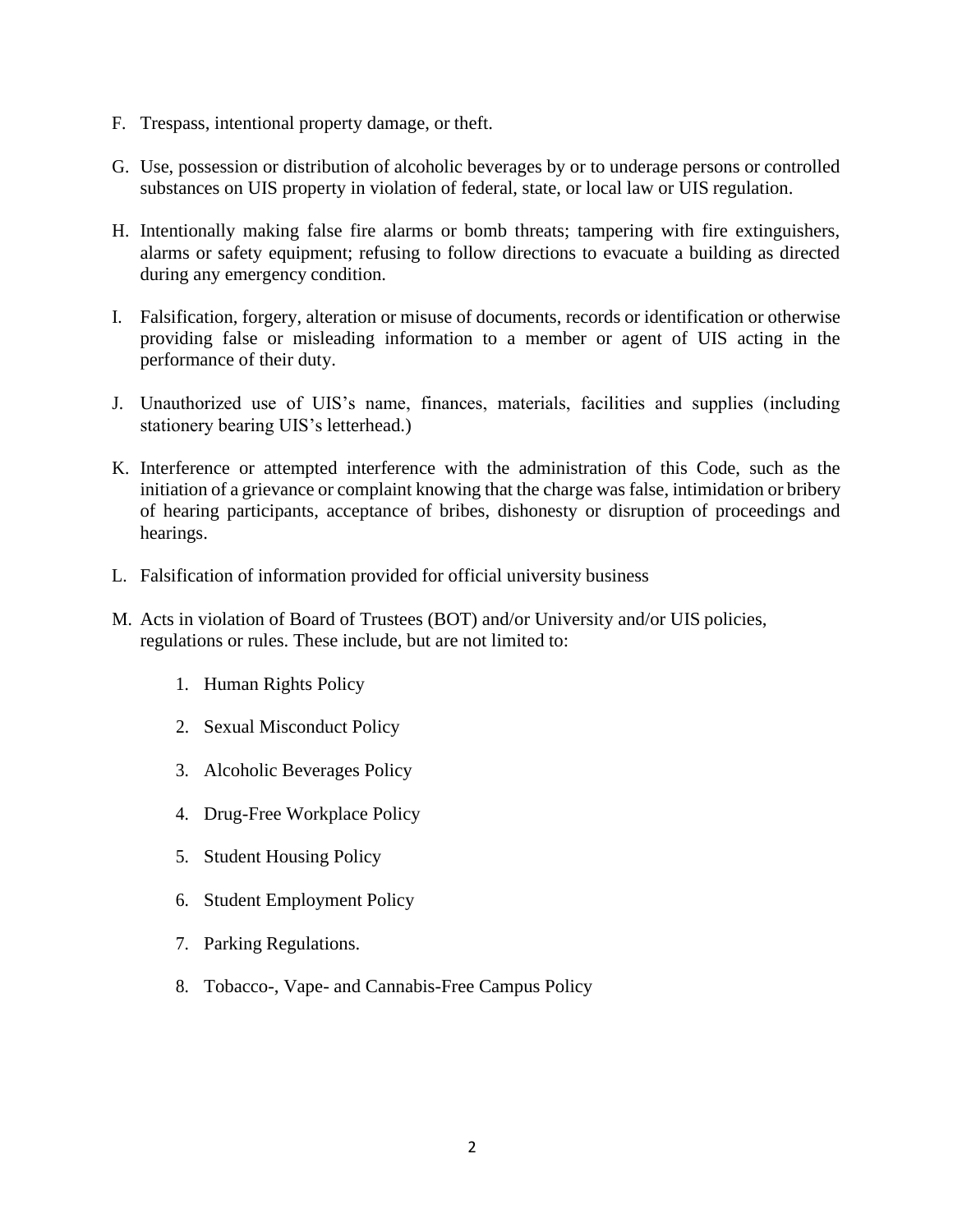# *III.INITIATION OF DISCIPLINARY PROCEEDINGS:*

An attempt should be made to resolve matters informally through discussion between the parties involved unless informal resolution would be inappropriate (e.g., cases involving sexual misconduct and/or violence). The Vice-Chancellor of Student Affairs (VCSA) or their designee may also be called upon by one or more of the parties to facilitate informal resolution. If matters cannot be resolved informally to the satisfaction of all parties, or if the parties choose to forego attempts of informal resolution, the formal procedures set forth in this Code shall apply.

The Sexual Misconduct Policy supplements this Code for cases of suspected sexual misconduct. The Code procedures for addressing Title IX sexual harassment complaints (see Part B of the Sexual Misconduct Policy) are set forth in Appendix A. For sexual misconduct complaints arising under other laws, regulations, and policies (see Part C of the Sexual Misconduct Policy), the Dean of Students or designee shall forward the report of investigation, together with any written responses submitted by the parties, to the Chair of the Executive Panel of the Student Hearing Board for resolution pursuant to the procedures set forth in sections IV, V, and VI.

Nothing in this Code shall preclude a UIS administrator, faculty member or staff member from taking appropriate and immediate action in matters involving a student. When the action involves the interim suspension or removal from UIS of a student for misconduct for an alleged violation of the Code, the UIS Chancellor or their designee must first determine that the alleged violator may present a threat of danger to themselves or others at UIS or impedes the orderly conduct of UIS.

## A. Filing Disciplinary Charge:

With the exception of allegations regarding a violation of the Sexual Misconduct Policy, the charging party shall file a written disciplinary charge with the Dean of Students (DOS) or designee within 10 days of the contested action, of the date the activity became known to the charging party, or of the date that informal efforts at resolution are ended. The charge should contain as much of the following information as possible. The remaining information must be submitted in writing as soon thereafter as possible. Formal UIS documentation (e.g. Maxient report, Police report) may suffice for the written charge.

- 1. The name, office, address, and office telephone number of the person who is bringing the charge.
- 2. The student's name and address.
- 3. Description of the disciplinary infraction charged.
- 4. Date of alleged infraction.
- 5. If a BOT/University policy/UIS policy, regulation or rule is at issue, a specific reference should be made to it, if known.
- 6. A statement of the harm suffered.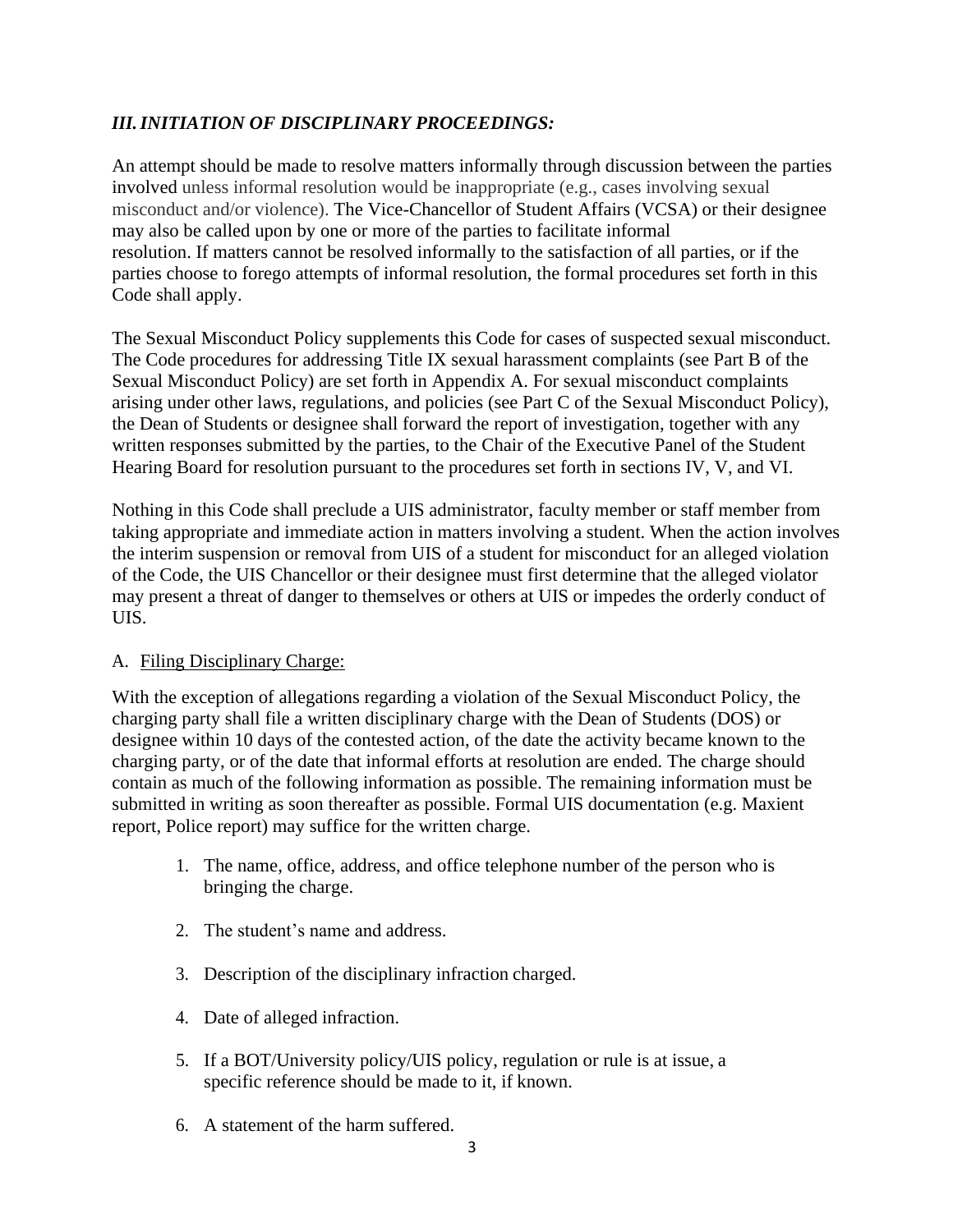- 7. A statement of the remedy sought (if applicable).
- 8. The names and addresses, if known, of proposed witnesses.
- 9. Copies of supporting documentation, if any.
- B. Transmission of Charge to the Student Hearing Board:

Upon receipt of a charge, the DOS shall forward the charge to the Chair of the Executive Panel of the Student Hearing Board as soon as practical. The DOS shall retain a copy of the written charge and record the date received and the date transmitted to the Executive Panel. The DOS shall maintain the official files and records of the proceeding.

# *IV. STUDENT HEARING BOARD:*

The Student Hearing Board is created to ensure that students receive a speedy and fair processfor resolving all matters governed by this procedure. The regular membership of the Student Hearing Board consists of four students, four faculty, two staff members, and two academic professionals, all of whom shall be selected by their respective advisory groups (Student Government Association, Academic Professional Advisory Council, Civil Service Advisory Council, Senate Executive Committee) in late spring. Faculty and staff will serve three-year terms and students will serve one year. The DOS is *ex-officio* and non-voting. The DOS is responsible for arranging training in the Code for new board members. Administrative and clerical support will be provided by the DOS. The Board will meet as a whole at the beginning of each semester for training.

A. Executive Panel:

The Executive Panel will receive all charges submitted, determine the assignments of such charges for proper action and disposition, establish a calendar for hearings, and notify the parties involved of their rights and responsibilities.

The Executive Panel will act with the authority of the Student Hearing Board between meetings of the Board and will keep the members of the Board and the UIS community informed of operations of the hearing system.

The Executive Panel shall consist of one faculty, one staff, one student, and the DOS (ex officio and not voting). In the event of an action involving the Office of Student Services or for all actions involving an alleged violation of the Sexual Misconduct Policy, a VCSA designee from another office will replace the DOS. Panel members and the Panel Chair shall be selected by the full Hearing Board. If a position opens or there is a conflict, a member from the Board may move into an Executive Panel spot. Executive Panel responsibilities include:

- 1. Upon receipt of a charge, the Chair will send a copy of the charge and this Procedure to the accused student as soon as practical. The accused student should retain copies of all documentation.
- 2. Within 10 business days of receipt, the Executive Panel will proceed as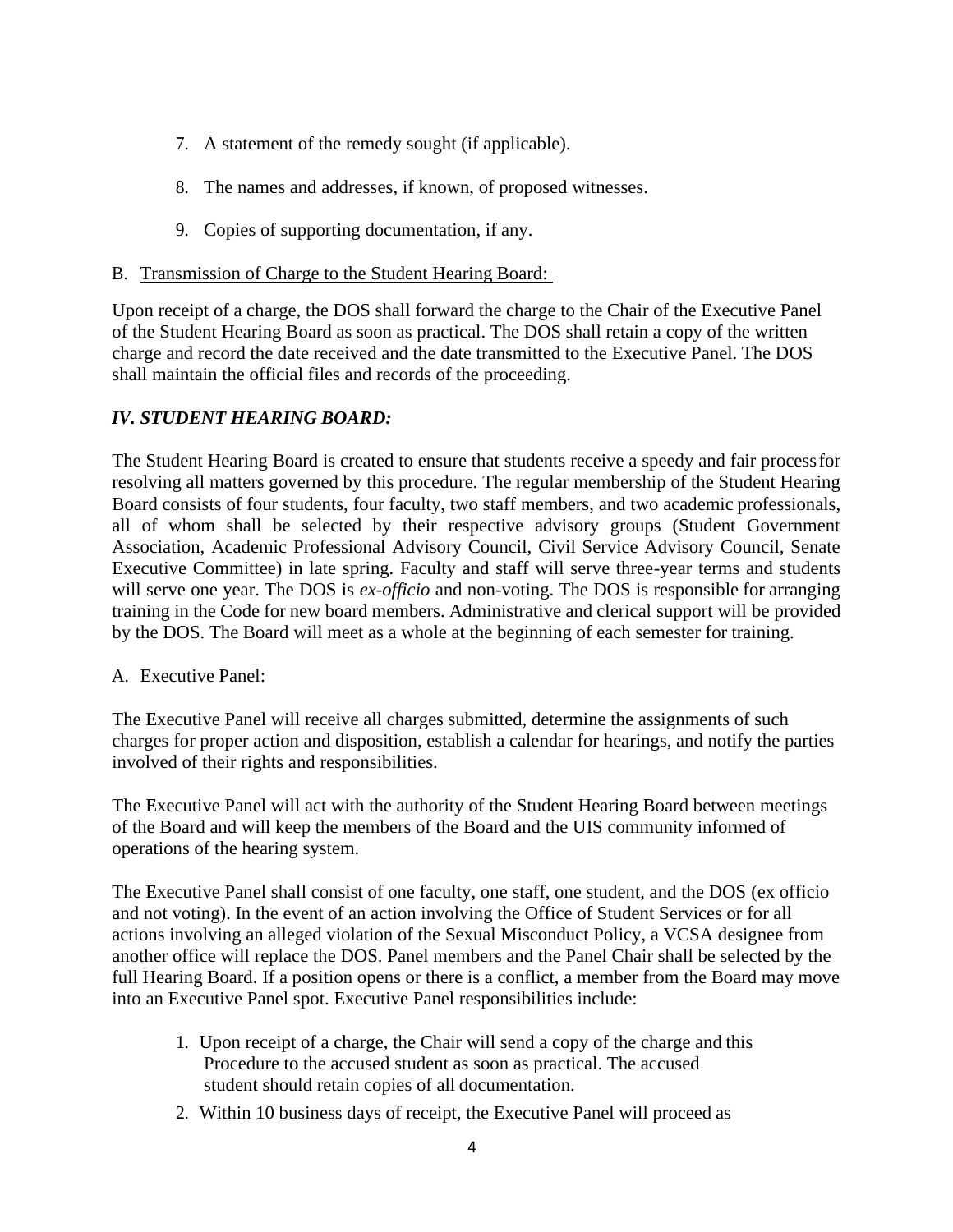follows:

**a. Dismiss a case as inappropriately filed or clearly frivolous, providing written reasons.** Charges which have been filed past the 10-day time limit will not be rejected if there is good cause for the delay.

Within 10 business days of receipt of notice of dismissal, the charging party may appeal in writing to the Board. The Board must respond to this appeal within 10 days. The Executive Panel members will not vote on an appeal of its decision. A majority vote of the remaining Board members is sufficient to decide appeals. If the Board overturns the Panel's decision, the Panel will proceed with regular processing of the charge.

### **b. Seek the agreement of the affected parties to attempt informal resolution of the charge by acting as neutral mediator.**

The Executive Panel may seek informal resolution of the case by working directly with both parties or by assigning the DOS to discuss the case informally with the affected parties. Resolution achieved through mediation shall be committed to writing by the Panel/Board member seeking such resolution and filed with the Executive Panel and the DOS. If informal resolution cannot be accomplished within 10 business days after the affected parties have been contacted or if either party declines to participate in informal mediation, the case shall be returned to the Executive Panel for disposition.

### **c. Hear a case which involves a time-sensitive emergency or which it considers minor in importance and make an appropriate determination.**

To facilitate resolution of matters considered to be minor in their impact on the UIS community, [e.g., broken window in UIS building, some forms of pranks, etc.] or of matters considered to be a time-sensitive emergency, the Executive Panel may constitute itself as a hearing panel to hear charges and make determinations in such cases.

Decisions by the Executive Panel that a charge involves an emergency or is minor can be appealed as a due process violation to the VCSA.

#### **d. Assign the case to an appropriately constituted hearing panel.**

The Hearing Board will determine the appropriate method of constituting hearing panels. However, as the Executive Panel may review the decision of the Hearing Panel under Paragraph V (2) below, no member of the Executive Panel should simultaneously serve as a member of a Hearing Panel.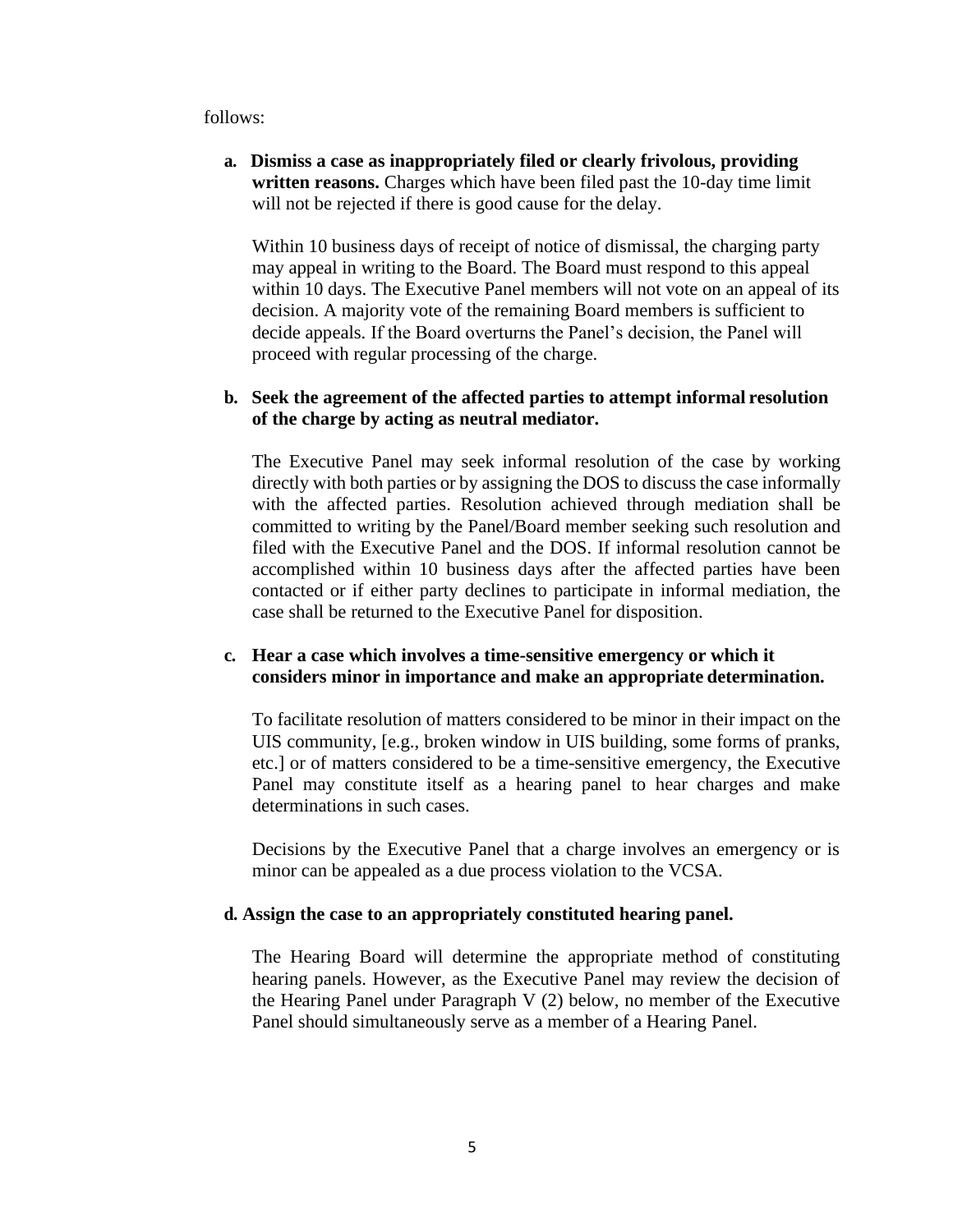#### B. Hearing Panel:

#### 1. Hearing Panel Composition:

Each panel shall include one faculty, one student, and one staff and the DOS or designee.

#### 2. Hearing Panel Procedures:

- **a.** Upon receipt of the charge, the Hearing Panel shall convene within 10 business days.
- **b.** Chairperson: The DOS or designee will serve as the chair for the hearing panel. The chairperson's responsibility shall be to conduct an effective hearing within 15 business days of convening the Panel. The DOS or designee will not vote, but rather facilitate the process as well as be afforded the opportunity to ask questions.
- **c.** Notice to the Parties:

The Panel chairperson shall notify the charging party and the accused student of the hearing in writing via campus mail, U.S. mail or e-mail at least 7 business days prior to a scheduled hearing. The notice shall include:

- (1) name of charging party
- (2) nature and date of the alleged disciplinary infraction
- (3) time and place of hearing
- (4) names of the hearing panel members to confirm there is not a conflict of interest.
- **d.** Pre-Hearing Meeting; Exchange of Information

At least 5 days prior to the scheduled hearing the parties shall exchange the names of tentatively scheduled witnesses and copies of relevant documents.

#### **e.** Hearing:

(1) The Hearing Panel will schedule a hearing for the parties to present relevant information, documents, and witnesses. The Panel members may pose questions and seek such information as is necessary for the fair and just resolution of the matter. Formal rules of legal evidence and procedure do not apply. The parties may bring to the hearing an advisor of their choice. The advisor cannot be a witness in the case but may be an attorney. A party is responsible for any costs associated with their advisor. Advisors may participate at the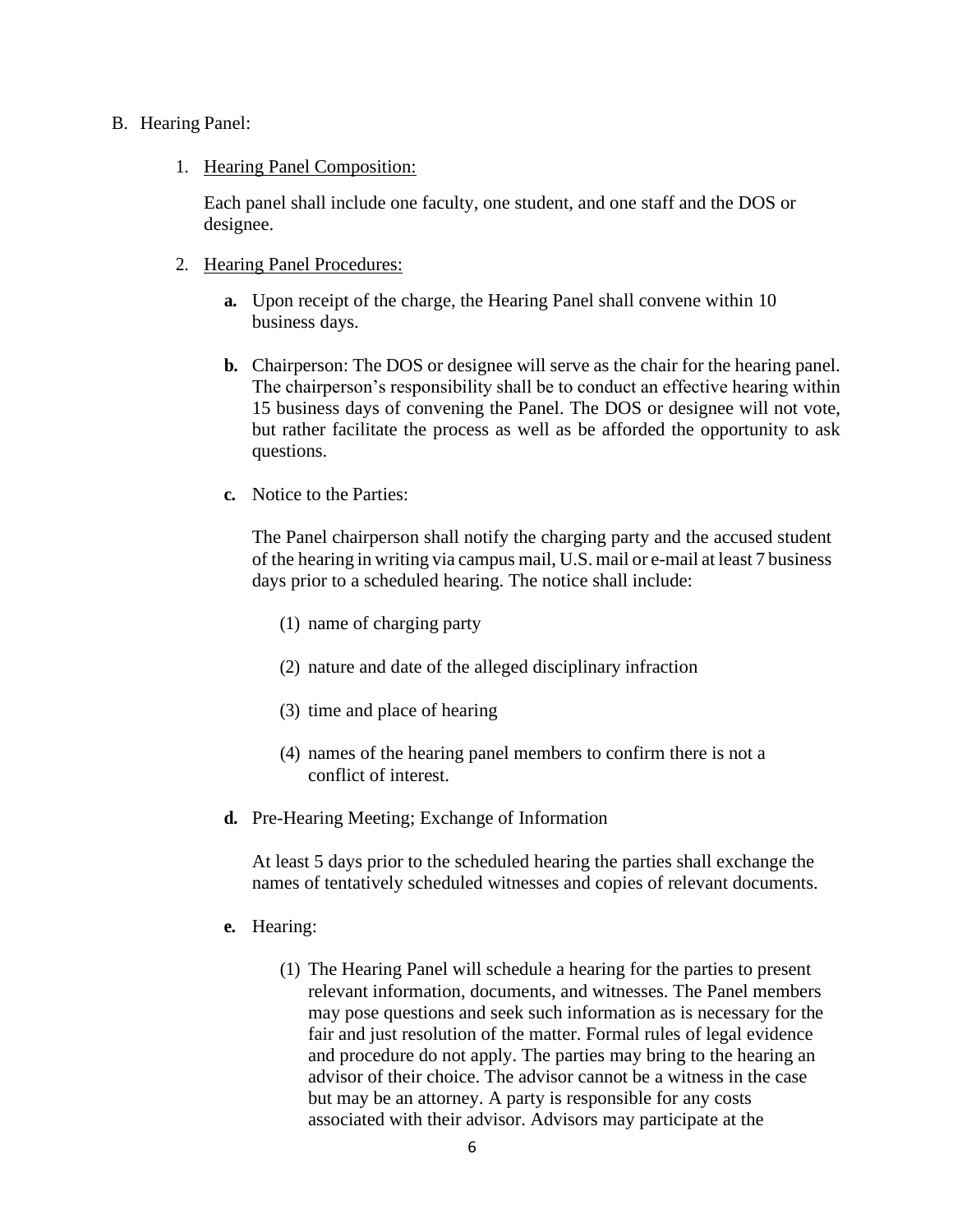discretion of the panel. The student may testify at their discretion; a decision not to testify will not be held against the student.

- (2) Hearings will be closed to the public.
- (3) UIS shall record the proceedings for use in any appeal.
- (4) The Panel will make a determination based upon the evidence presented. The student is presumed not responsible for the said charges unless proceedings of the hearing prove otherwise. The standard of proof the panel will use is preponderance of the evidence (50.1%; more likely than not). Within 7 business days of the completion of the hearing, the Chairperson shall submit a written report on behalf of the Panel to the Chair of the Board and to the parties simultaneously. The report will include findings of fact, conclusions, and any recommended sanctions.

### *V. Appeal and Implementation*

- A. The determination of the hearing panel is final and binding upon the parties unless the parties file an appeal with the Executive Panel Chair. An appeal must be filed within 10 business days and may be based only upon the following grounds:
	- 1) New evidence which was not reasonably available or subject to discovery at the time of the hearing; or
	- 2) Due process violations.
- B. The Executive Panel shall review the appeal within 10 business days.
	- 1) If it finds the existence of new evidence, it shall remand the charge to the original Hearing Panel, which shall reconvene within 10 business days. If an original member of the panel cannot attend, a new member from the Board may fill in.
	- 2) If it finds that there were due process violations, it shall refer the matter to a newly constituted panel, which shall convene within 10 business days.
	- 3) In all other cases, it shall forward the panel's determination with the file and supporting documentation to the DOS for implementation of the panel's determination.
- C. The Hearing Panel's fact finding shall be final and binding on the parties. The student may however file a written appeal regarding the recommended sanctions to the VCSA. The recommended sanctions may be set aside by the VCSA only upon a finding that the determination was outside the scope of the authority of the panel or would result in fundamental unfairness to the parties.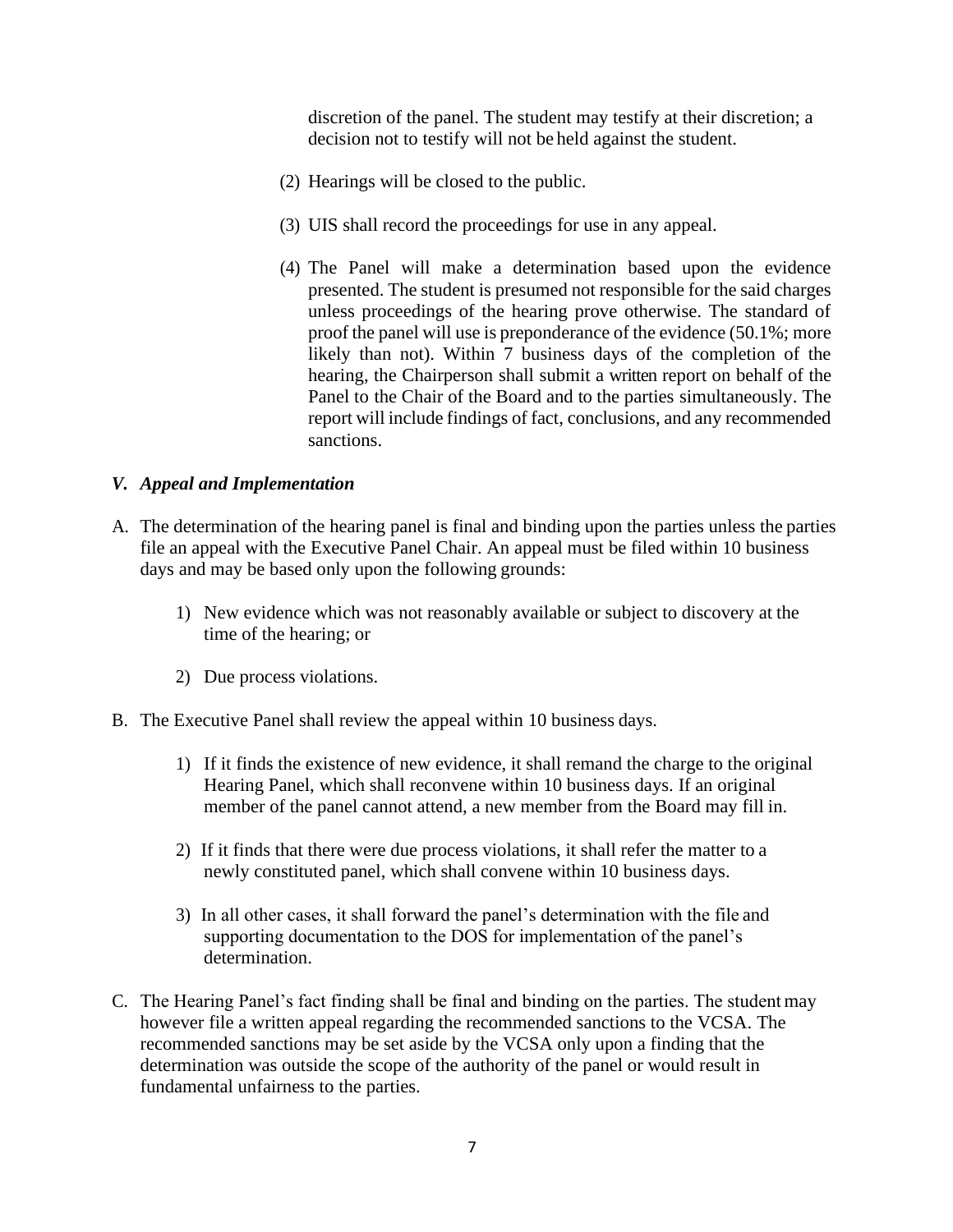## *VI. SANCTIONS FOR MISCONDUCT:*

One or more of the following disciplinary sanctions may be imposed upon a student found to have engaged in any of the proscribed conducts. Failure to comply with an imposed sanction without good cause may result in additional disciplinary action.

- 1. *Warning:* Notice to the offender, orally or in writing, that continuation or repetition of the conduct found wrongful, within a period of time stated in the warning, violates BOT/University/UIS rules and may be cause for more severe disciplinary action.
- 2. *Written Reprimand:* A written reprimand may be issued to formally admonish the student.
- 3. *Restitution:* Reimbursement may be ordered for damage to or misappropriation of property. Reimbursement may take the form of appropriate service to compensate for damages or payment to repair the damages.
- 4. *UIS Service:* The student may be required to perform appropriate service to the UIS community (e.g., set up for Springfest event, clean up international festival).
- 5. *Examples of other possible sanctions:* Papers, attend programs/meetings, create and present programs, research best practices, counseling (in-take session, anger management, alcohol), and parental notification.
- *6. Status Adjustment*
- *A. Probation:* Disciplinary probation removes a student from good disciplinary standing. The probation shall last for a stated period of time or until specific conditions have been met. Probationary status prevents the student from participating in UIS- recognized extracurricular activities identified by the Hearing Panel, excluding activities engaged in through UIS-wide student elections. Generally probation does not involve exclusion from UIS nor should it interfere with the pursuit of programs directly related to the attainment of a degree.
- *B. Suspension:* Disciplinary suspension is an involuntary separation of the student from UIS for a period of time or until a stated condition is met after which readmission will be permitted upon written application to the VCSA. Disciplinary suspension is entered on the student's transcript for the duration of the suspension. The suspension may include required absence from UIS.
- *7. Expulsion from the University.*
- *8. Other sanctions as deemed appropriate by the panel*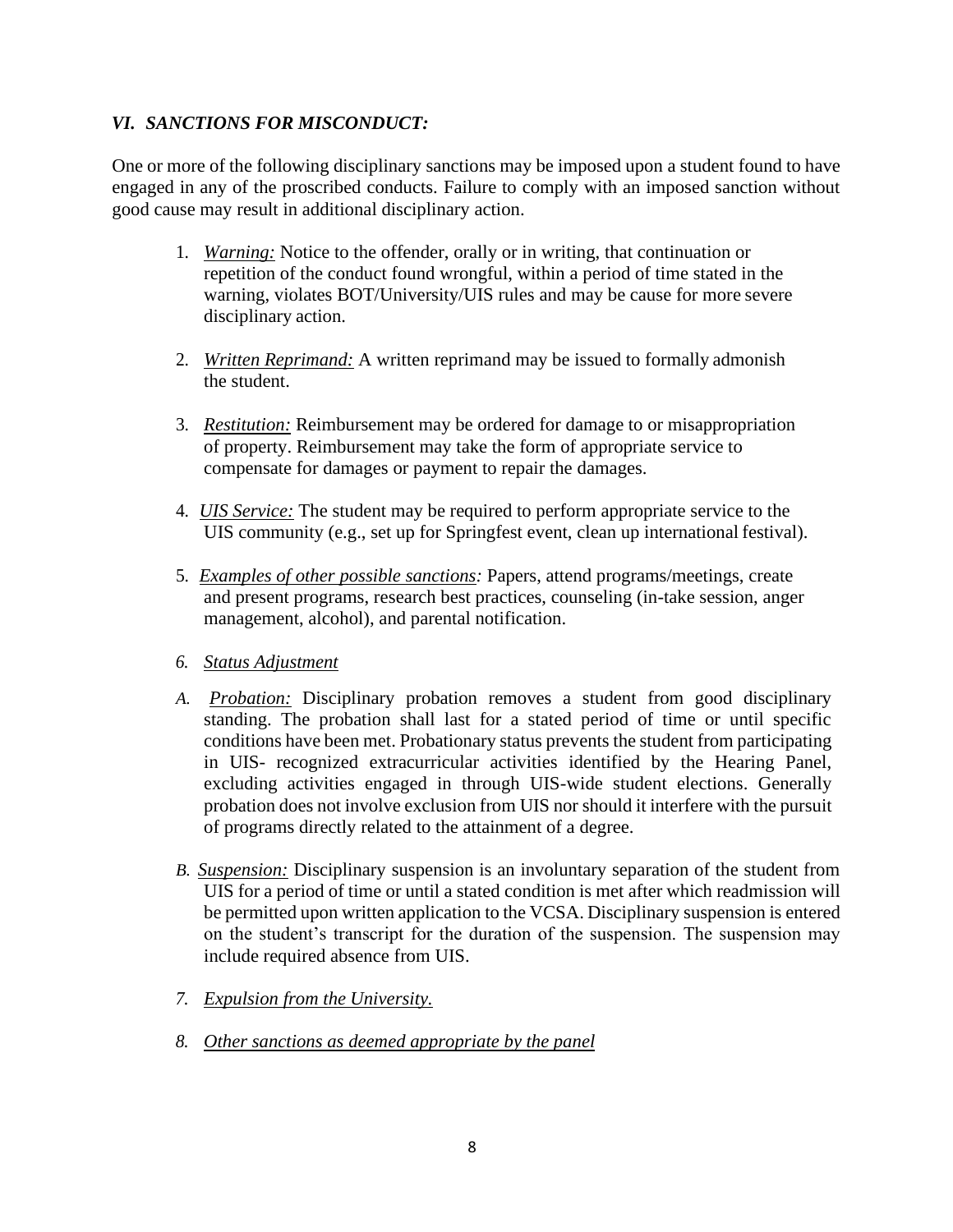### **Appendix A**

### **Student Conduct Code Protocol for Alleged Violations of Part B (Title IX) of the UIS Sexual Misconduct Policy**

## **I. Resolution of Formal Complaints under Part B of the UIS Sexual Misconduct Policy**

This Conduct Code Protocol applies to Title IX Sexual Harassment in a UIS Education Program or Activity allegedly occurring against a person in the United States, as well as related allegations of Retaliation. The terms "Title IX Sexual Harassment", "Education Program or Activity", and "Retaliation" are defined in Appendix A of the Sexual Misconduct Policy.

#### **II. Hearing**

Following an investigation, unless the parties voluntarily agree to resolve a Formal Complaint (as defined in the Sexual Misconduct Policy) using an informal complaint resolution process, all Formal Complaints under Part B of the Sexual Misconduct Policy are resolved through a live hearing which allows both parties to participate equally.

Live hearings may be conducted with all parties physically present in the same geographic location or, at the Hearing Panel's discretion, any or all parties, witnesses, and other participants may appear at the live hearing virtually, with technology enabling participants simultaneously to see and hear each other. The hearing shall be closed to the public and will be recorded. The recording will be made available to the parties for inspection or review.

When all parties are physically present for the hearing in the same location, any party may request that the parties be located in separate rooms with technology enabling the Hearing Panel and the parties to simultaneously see and hear all testimony.

The Respondent is presumed not responsible for violating the Sexual Misconduct Policy and the Hearing Panel will make a Determination Regarding Responsibility at the conclusion of the grievance process. The Hearing Panel's determination will be based upon the relevant evidence presented at the hearing. The standard of proof the Hearing Panel will use is preponderance of the evidence (more likely than not).

Where a hearing involves more than one Complainant or more than one Respondent, references in this section to the singular "party," "Complainant," or "Respondent" include the plural, as applicable.

### **A. Notice**

At least 14 days prior to the hearing the parties will receive written notice of the hearing date, time, location, participants, Hearing Panelists, and charges. The notice shall include: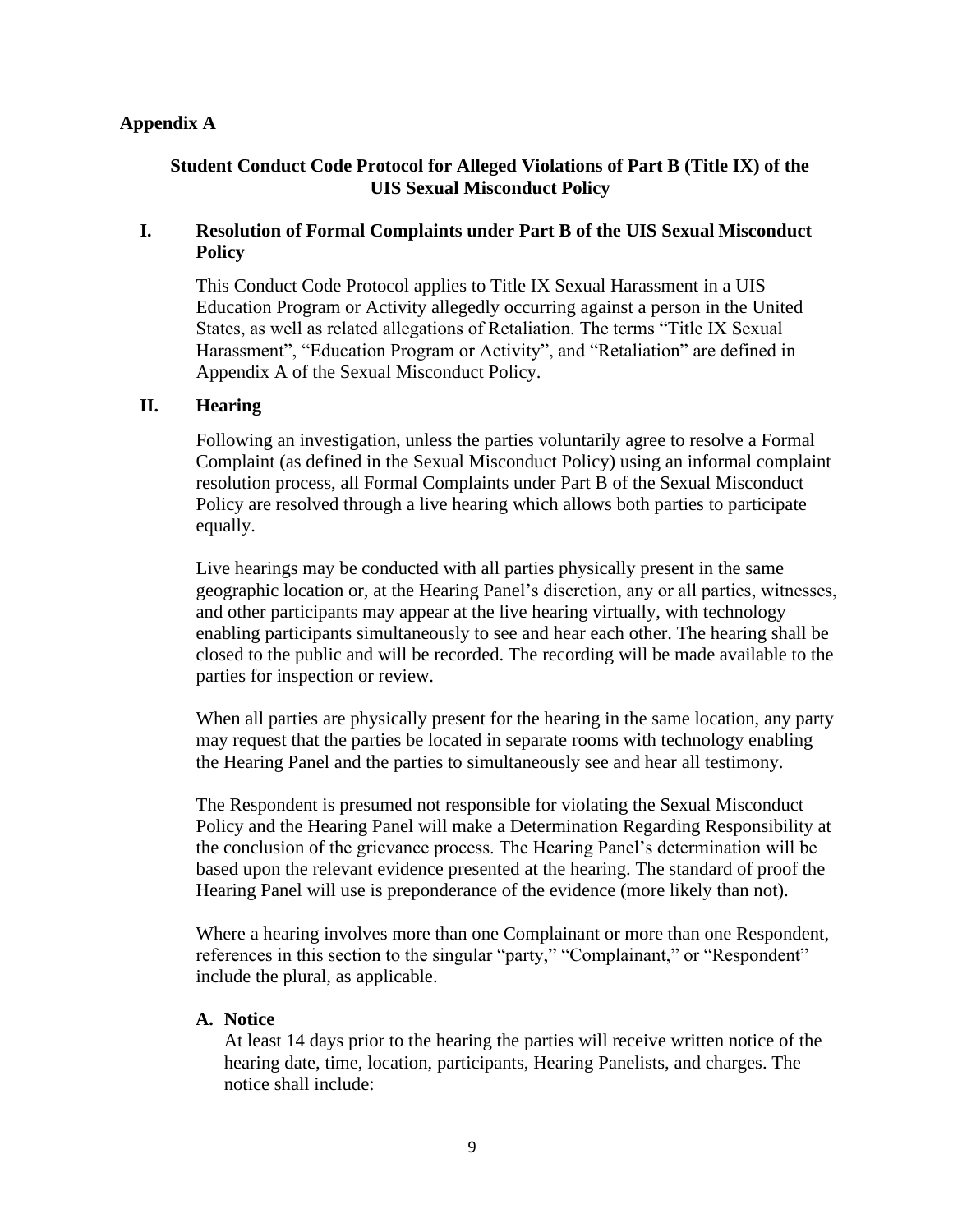- i. A statement that knowingly making false statements or knowingly submitting false information during the hearing process may result in discipline. A determination of responsibility, alone, is not sufficient to conclude that false information was intentionally provided;
- ii. A statement that the Respondent is presumed not responsible for the alleged conduct and that a Determination Regarding Responsibility is made at the conclusion of the grievance process;
- iii. The names of the witnesses and copies of relevant documents, including the Report of Investigation; and
- iv. A copy or a link to the Sexual Misconduct Policy and this protocol.

#### **B. Advisors**

- i. The parties may have an advisor of their choice present during the hearing, who may be, but is not required to be, an attorney.
- ii. If the party does not have an advisor present at the hearing, UIS will provide without fee or charge to that party, the names of advisors available to ask cross-examination questions at the hearing on behalf of the party. After the party chooses an advisor from the list, the advisor will be given a reasonable amount of time to meet with the party to discuss crossexamination questions. UIS-provided advisors are not attorneys and do not provide legal or other advice. Their role is limited to asking crossexamination questions on behalf of the party.
- iii. Parties requiring a UIS-provided advisor should inform the Dean of Students or their designee of that fact at least 3 days before the hearing to allow the list of available advisors to be assembled.
- iv. An advisor may quietly consult with the parties but may not participate in the hearing beyond cross-examining witnesses.
- v. If a party chooses not to participate in a hearing, UIS will appoint an advisor for the party to ask cross-examination questions on behalf of the party.
- vi. Advisors shall comply with these procedures and the directions of the Hearing Panel Chair. If the advisor fails to comply with these procedures and/or directives from the Hearing Panel Chair, they may be asked to leave the hearing. If cross-examination has not happened, the hearing will be adjourned until a new advisor is appointed to perform crossexamination of witnesses on behalf of the party. If cross-examination of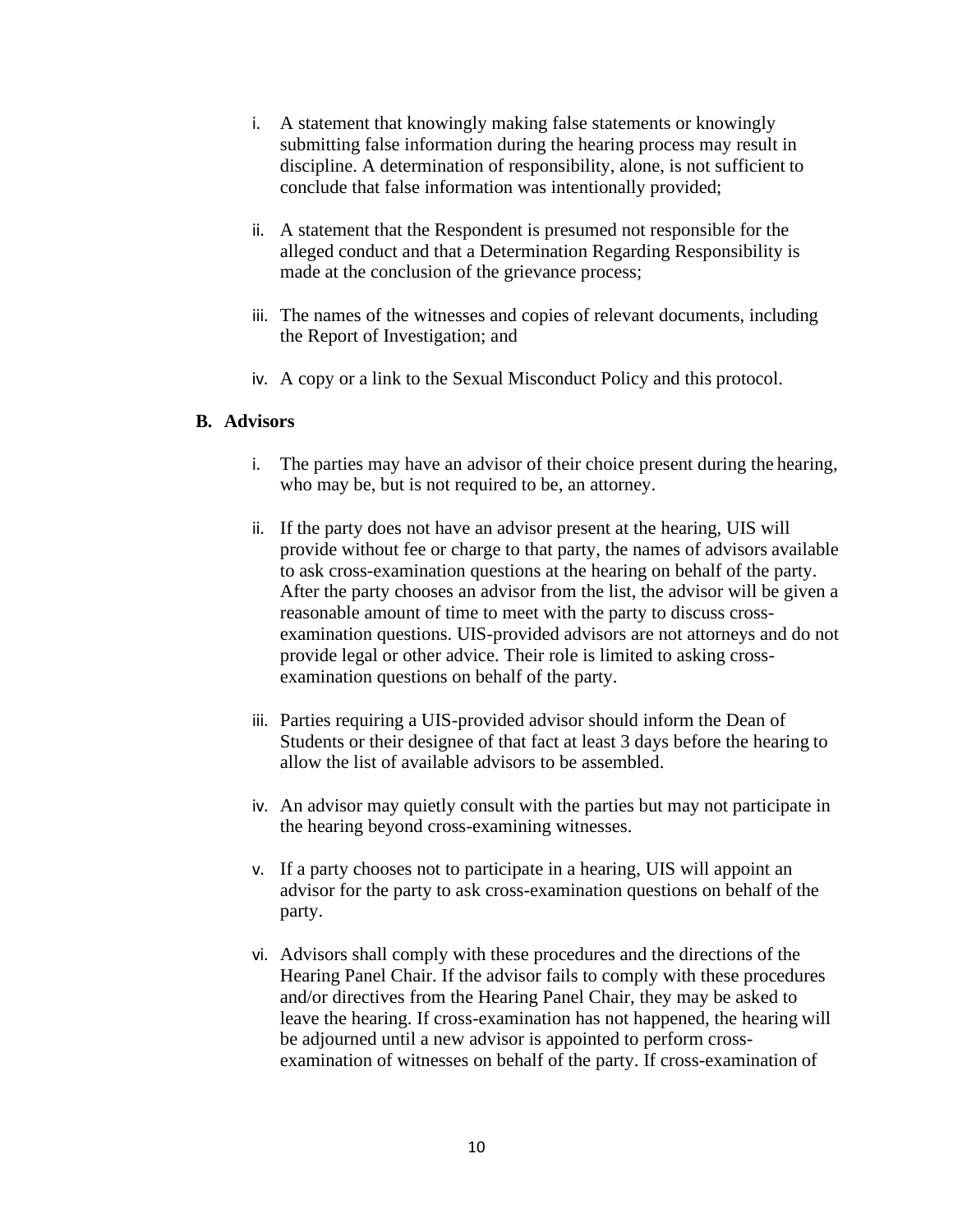the witnesses has taken place, the hearing will proceed. Formal rules of legal procedure and evidence do not apply.

## **C. Hearing Panel**

- i. Each Hearing Panel shall consist of one member of the faculty, one staff member, one student, and a non-voting Dean of Students designee. The faculty, staff, and student member of the Hearing Panel shall be members of the Student Discipline Committee. The Dean of Students designee shall serve as the Chair of the Hearing Panel. All panel decisions are by simple majority vote.
- ii. Hearing panel members must be free from conflicts of interest and bias for or against Complainants or Respondents generally or an individual Complainant or Respondent. A conflict of interest includes having participated previously in the complaint resolution process for the particular complaint being considered.
- iii. Panel members having such a conflict of interest or bias must recuse themselves and notify the Dean of Students so that a substitute can be designated.
- iv. Either party concerned that a panel member might have a conflict of interest or bias may in writing, explain the basis for the concern, and request a substitution of that official. Such requests must be received at least three days before the hearing to allow an appropriate substitution.
- v. If the Dean of Students is notified in writing that there is a conflict of interest or bias for or against Complainants or Respondents generally or an individual Complainant or Respondent, or a faculty, staff, or student member is unable to serve, an alternate may be appointed who is not a member of the Student Discipline Committee. The alternate must receive all required training to serve on the Hearing Panel.

Before serving on a Hearing Panel, all members, including the chair, must receive a minimum of 8 hours of training, including on topics required by applicable state and federal law, as well as on any technology to be used at a live hearing.

## **D. Testimony and Other Evidence**

i. All evidence included in the Report of Investigation shall be subject to the parties' inspection and review at the hearing to give each party equal opportunity to refer to such evidence during the hearing, including for purposes of cross-examination.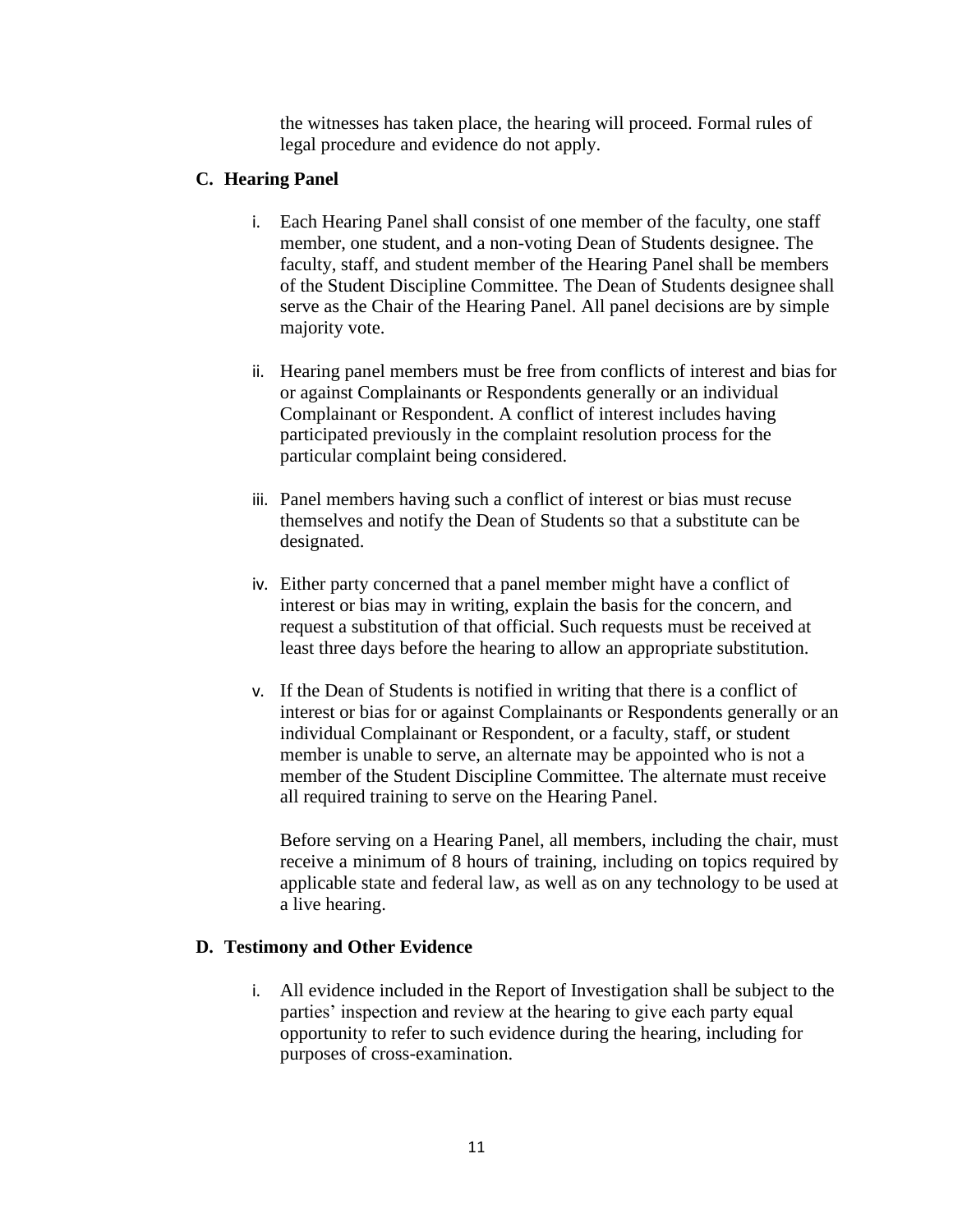- ii. The parties have an equal opportunity to present witnesses, including fact and expert witnesses, and other inculpatory and exculpatory evidence.
- iii. At the hearing, the Hearing Panel must permit each party's advisor to ask the other party and any witnesses all relevant questions and follow-up questions, including those challenging credibility. Such cross-examination at the live hearing must be conducted directly, orally, and in real time by the party's advisor of choice and never by a party personally.
- iv. Only relevant cross-examination and other questions may be asked of a party or witness. Before a Complainant, Respondent, or witness answers a cross-examination or other question, the Hearing Panel Chair must first determine whether the question is relevant and explain any decision to exclude a question as not relevant.
- v. Questions and evidence about the Complainant's sexual predisposition or prior sexual behavior are not relevant, unless such questions and evidence about the Complainant's prior sexual behavior are offered to prove that someone other than the Respondent committed the conduct alleged by the Complainant, or if the questions and evidence concern specific incidents of the Complainant's prior sexual behavior with respect to the Respondent and are offered to prove consent.
- vi. The Hearing Panel cannot draw an inference about the determination regarding responsibility based solely on a party's or witness's absence from the live hearing or refusal to answer cross-examination or other questions.
- vii. A question or evidence that constitutes, or seeks disclosure of, information protected under a legally recognized privilege, unless the person holding such privilege has waived the privilege, is not permitted and will not be considered by the Hearing Panel.

### **E. Hearing Outline**

- i. Opening Statement by Complainant
- ii. Opening Statement by Responding Party
- iii. Title IX Investigator's testimony
- iv. Cross-Examination by the Complainant's Advisor
- v. Cross-Examination by the Respondent's Advisor
- vi. Panelists Question the Title IX Investigator
- vii. Panel calls witnesses to testify
- viii. Panelists question the witnesses
- ix. Cross-examination by Complainant's Advisor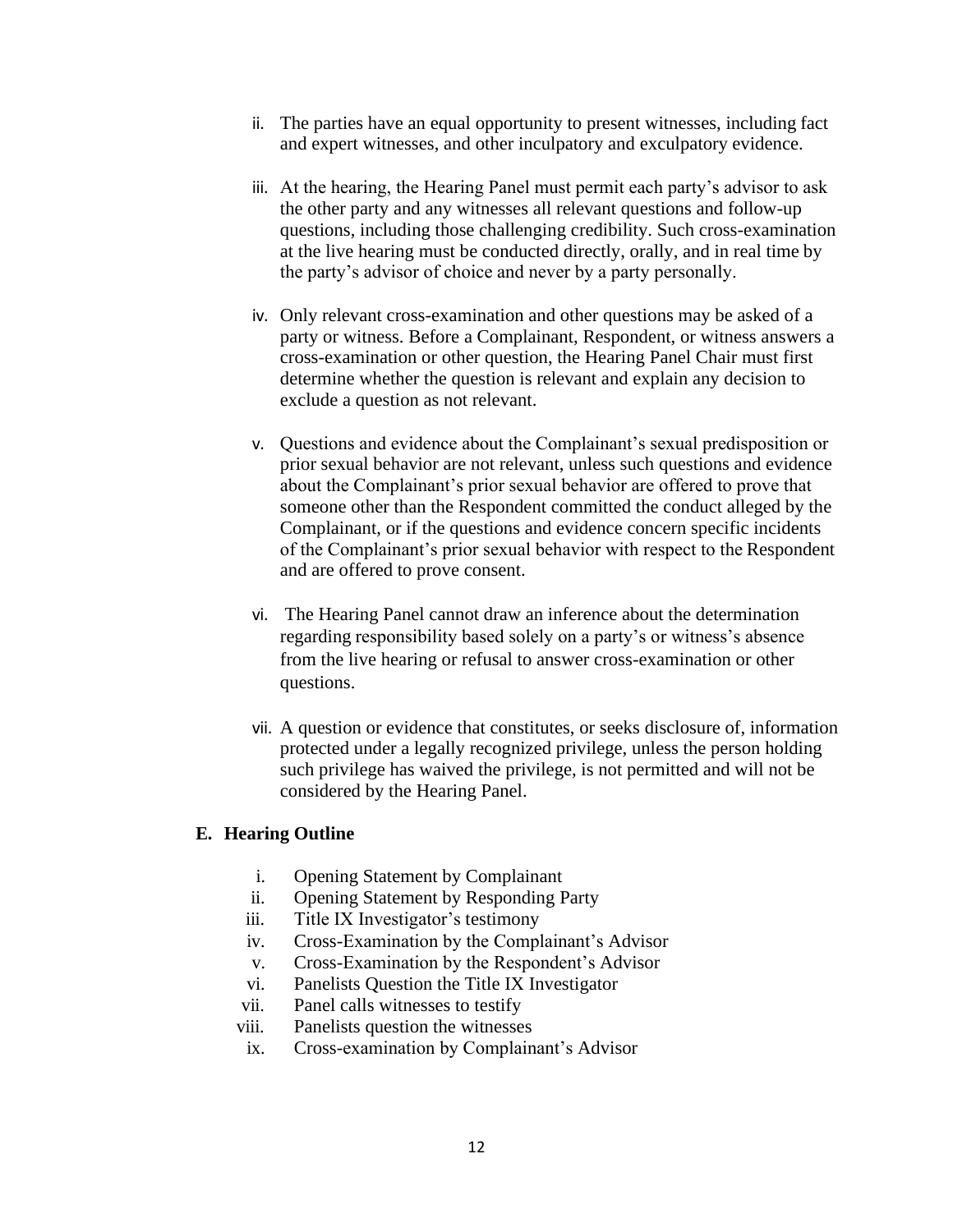- x. Cross-examination by Respondent's Advisor
- xi. Additional evidence presented by Complainant
- xii. Additional witness testimony for the Complainant
- xiii. Cross-Examination of the Witnesses by the Respondent's Advisor
- xiv. Panelists Question the Witnesses
- xv. Additional evidence presented by the Respondent
- xvi. Additional witnesses for the Respondent
- xvii. Cross-Examination of the Witnesses by the Complainant's Advisor
- xviii. Panelists Questions of the Witnesses
- xix. Closing Statement by the Complainant
- xx. Closing Statement by the Respondent
- xxi. Hearing closes for panel deliberations

#### **F. Hearing Panel Deliberations**

The Hearing Panel shall deliberate in closed session. All panel decisions shall be by simple majority vote, with each member's vote carrying equal weight.

The Hearing Panel will objectively evaluate all relevant evidence presented at the hearing – including both inculpatory and exculpatory evidence. Credibility determinations may not be based on a person's status as a Complainant, Respondent, or Witness.

The Respondent is presumed not responsible for the alleged conduct until a Determination Regarding Responsibility is made at the conclusion of the grievance process. The Hearing Panel will reflect its findings in the Determination Regarding Responsibility.

If the Hearing Panel finds, by a preponderance of the evidence, that the Respondent committed the alleged Title IX Sexual Harassment, it may impose none, any, or any combination of the sanctions set forth in Section VI of the Student Conduct Code, as appropriate.

The Hearing Panel may seek advice from the Office of University Counsel at any time during its proceedings.

The Hearing Panel must document its decisions in its written Determination Regarding Responsibility.

### **G. Determination Regarding Responsibility**

Within 7 days of the hearing, unless for good cause, the Hearing Panel shall submit a written Determination Regarding Responsibility to the Dean of Students. The Determination Regarding Responsibility must include:

i. Identification of the allegations potentially violating the Sexual Misconduct Policy;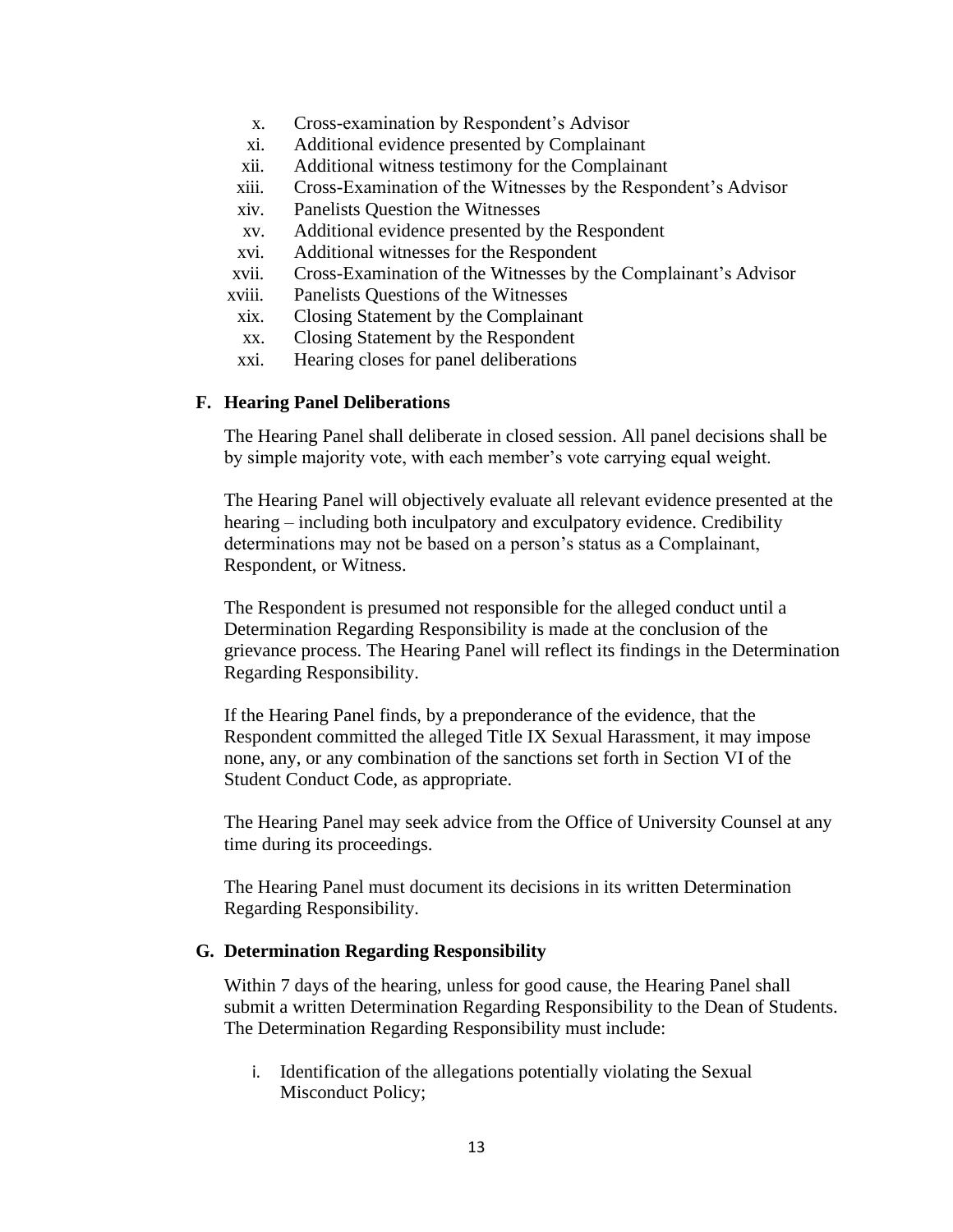- ii. A description of the procedural steps taken from the receipt of the Formal Complaint through the determination, including any notifications to the parties, interviews with parties and witnesses, site visits, methods used to gather other evidence, and hearings held;
- iii. Findings of fact supporting the determination;
- iv. Conclusions regarding the application of the UIS Code of Conduct or other applicable policy to the facts;
- v. A statement of, and rationale for, the result as to each allegation, including a Determination Regarding Responsibility, any disciplinary sanctions the Hearing Panel imposes on the Respondent, and whether remedies designed to restore or preserve equal access to the education program or activity will be provided by UIS to the Complainant; and
- vi. The procedures and permissible bases for the Complainant and Respondent to appeal.

The Dean of Students or designee will provide the Determination of Responsibility to the parties simultaneously.

The determination regarding responsibility becomes final either on the date that the Dean of Students provides the parties with the written determination of the result of the appeal, if an appeal is filed, or if an appeal is not filed, the date on which an appeal would no longer be considered timely.

### **III. Appeals**

The determination of the Hearing Panel is final and binding upon the Respondent unless the Respondent and/or the Complainant submits a written appeal to the Vice Chancellor for Student Affairs or their designee within 7 days of receiving the Determination Regarding Responsibility. An appeal may be submitted by email, mail, or hand delivery to the Vice Chancellor for Student Affairs or their designee. Appeals must include all documentation supporting the appeal. The Vice Chancellor for Student Affairs or their designee may grant an appropriate extension of time for submitting an appeal upon written request if there is good cause shown. The parties shall be simultaneously notified in writing of any approved extension of time for filing an appeal and the reason therefore.

The Respondent and/or the Complainant may appeal based upon the following grounds:

A. Procedural irregularity that affected the outcome of the matter;